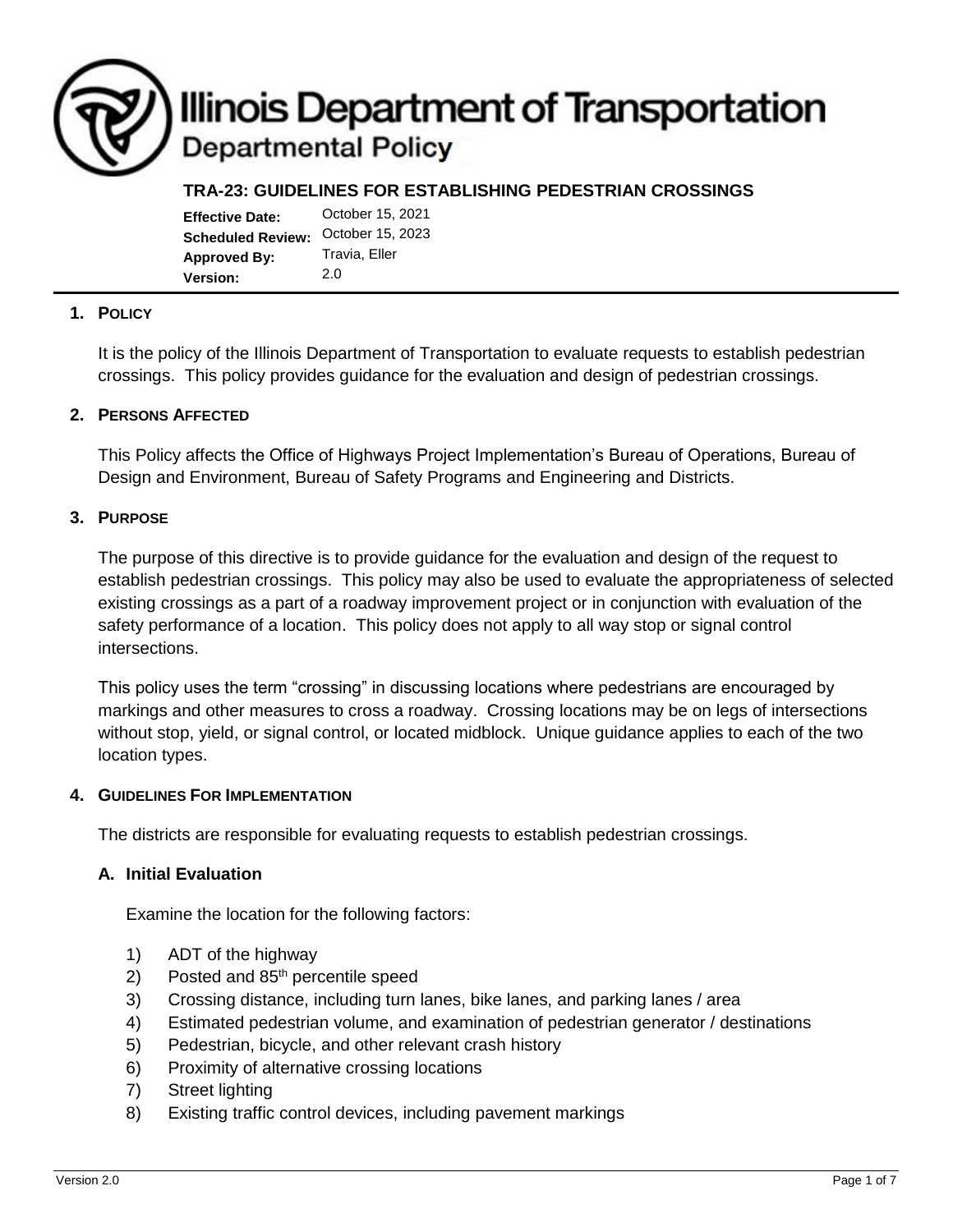- 9) Local pedestrian bike plans. Consult the district pedestrian and bike coordinator to determine if the proposed location agrees with future ped and bike development plans.
- 10) Presence of on-street parking and parking use levels
- 11) Sight distance (See Table A1)

| 20                    | 25              | 30       | 35     | 40                        |
|-----------------------|-----------------|----------|--------|---------------------------|
| 112                   | 152             | 197      | 246    | 300                       |
| $4.52$ <sup>*</sup> L | $5.65^{\ast}$ L | $6.78*L$ | 7.91*L | $9.046^*$ L               |
|                       |                 |          |        | Posted or 85% Speed (mph) |

#### Table A1 (from FHWA-ICT 17-016, Qi et al, 2017)

 $L =$  crossing distance, ft

Requests will be evaluated based on their location. Case 1 is for legs of intersections without stop, yield, or signal control. Case 2 is for midblock locations.

## **Case 1: Legs of Intersections Without Stop, Yield, or Signal Control:**

Use the ADT, selected speed, and lane configuration to select the baseline recommendation from [Figure 1,](#page-5-0) Base Recommendations for Legs of Intersections Without Stop, Yield, or Signal Control. Turn lanes and parking lanes are included in the lane configuration. Use the remaining data from the initial evaluation to determine the safety and viability of the proposed crossing.

## **Case 2: Midblock Locations:**

Use the ADT, selected speed, and lane configuration to select the baseline recommendation from Figure 2, Base Recommendations for Midblock Locations, Two Way Streets Only. Turn lanes and parking lanes are included in the lane configuration. Use the remaining data from the initial evaluation to determine the safety and viability of the proposed crossing.

## **B. Additional Criteria:**

## **1) Site Specific Design:**

For locations where Figure 1 or 2 show a crossing should have a "site-specific design", special design features such as pedestrian refuge islands, bump-outs, road diets, parking restrictions, lighting, and pedestrian structures may be considered. In some instances, a pedestrian accommodation may not be feasible.

Consideration should be given to the following during site specific design:

- All crossings must be fully compliant with the accessibility standards presented in the department's [Bureau of Design and Environment Manual,](https://idot.illinois.gov/Assets/uploads/files/Doing-Business/Manuals-Guides-&-Handbooks/Highways/Design-and-Environment/1Design%20and%20Environment%20Manual,%20Bureau%20of.pdf) Chapter 58.
- Pedestrian refuge islands and bump-outs should be evaluated by the District Geometrics Unit for turning movements.
- Lighting should be considered in evaluating potential crossing safety. Evaluate existing lighting for applicability to the proposed treatment.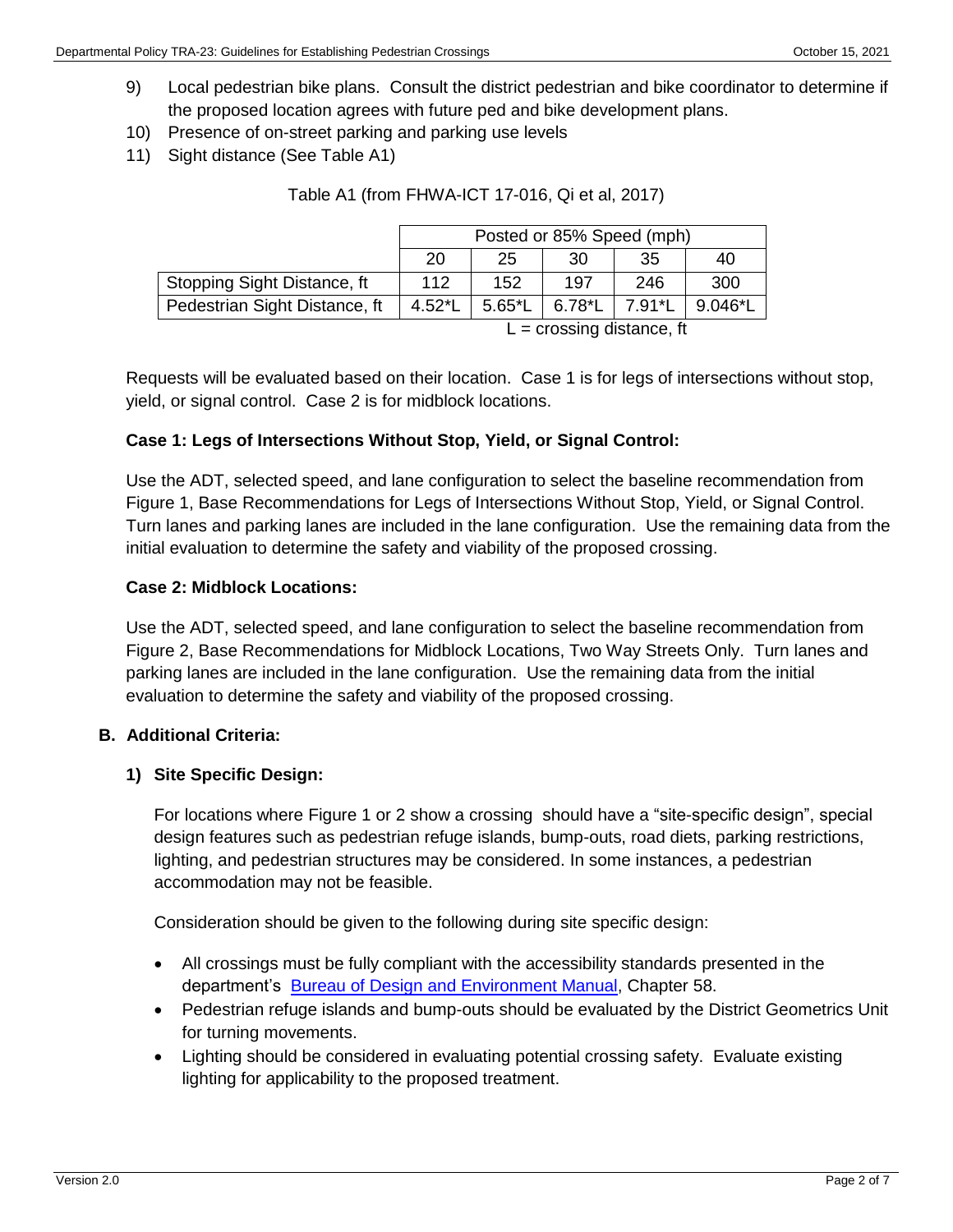- Consider if portions of existing on-street parking could be removed to improve sight lines and pedestrian visibility. However, plans to remove parking must be coordinated with the municipality as parking is typically under local agency jurisdiction.
	- $\circ$  In accordance with [Illinois Statute 625 ILCS 5/11-1303,](https://www.ilga.gov/legislation/ilcs/documents/062500050K11-1303.htm#:~:text=11%2D1303.,parking%20prohibited%20in%20specified%20places.&text=part%20of%20this%20subparagraph%20h,50%20hours%20of%20community%20service.) parking is prohibited within 20 feet of a crosswalk at an intersection.
	- $\circ$  Parking may be in high demand and have an economic function in the community.
- Consider pedestrian generators and destinations, including unique factors such as bus stops and developmental centers.
- For one-way streets, consider them as one side of a multi-lane road with refuge. For example, a two-lane one-way street with one parking lane should be treated as a six-lane road with refuge.

# **2) Consolidation of Crossings:**

Avoid proliferation of crossings. Crossings should be spaced 750 ft apart. In urban central business districts with high pedestrian volumes, tighter spacing may be considered. Unique applications may be considered with a site-specific design.

## **3) Crossing Pavement Markings:**

Parallel line markings are used exclusively at signal-controlled intersections and stop controlled legs of intersections. Continental markings are specified at locations without stop, yield, or signal control. The additional applied area of marking materials builds visibility, as motorists may not expect a pedestrian crosswalk at these locations. Ladder markings may be used to further enhance conspicuity at locations with safety and visibility concerns.

## **4) Signs:**

School pedestrian crossing locations should utilize S1-1 School signs rather than W11-2 Pedestrian signs and may include reflective signpost panels as an enhanced conspicuity treatment. For multilane locations with median refuge, consider supplemental left side signs.

## **5) Beacons:**

Beacons should be evaluated based on site conditions. Sign clutter and the presence of outdoor advertising may render beacons ineffective in urban and suburban environments.

# **6) Rectangular Rapid Flashing Beacon (RRFB) installations:**

RRFB installations must be used under the terms of the MUTCD Interim Approval IA-21. Contact the Central Bureau of Operations where installations are considered to coordinate compliance with the interim approval. Note that RRFB installations shall be pedestrian-actuated only and require supplemental signs and pavement markings as a part of their design.

# **7) Pedestrian Hybrid Beacons (PHB) installations:**

PHBs must be used within the requirements of the ILMUTCD. PHBs shall be pedestrian-actuated only and shall be installed at least 100 ft from side streets and driveways and 300 ft from traffic signals or railroad grade crossings with active warning devices.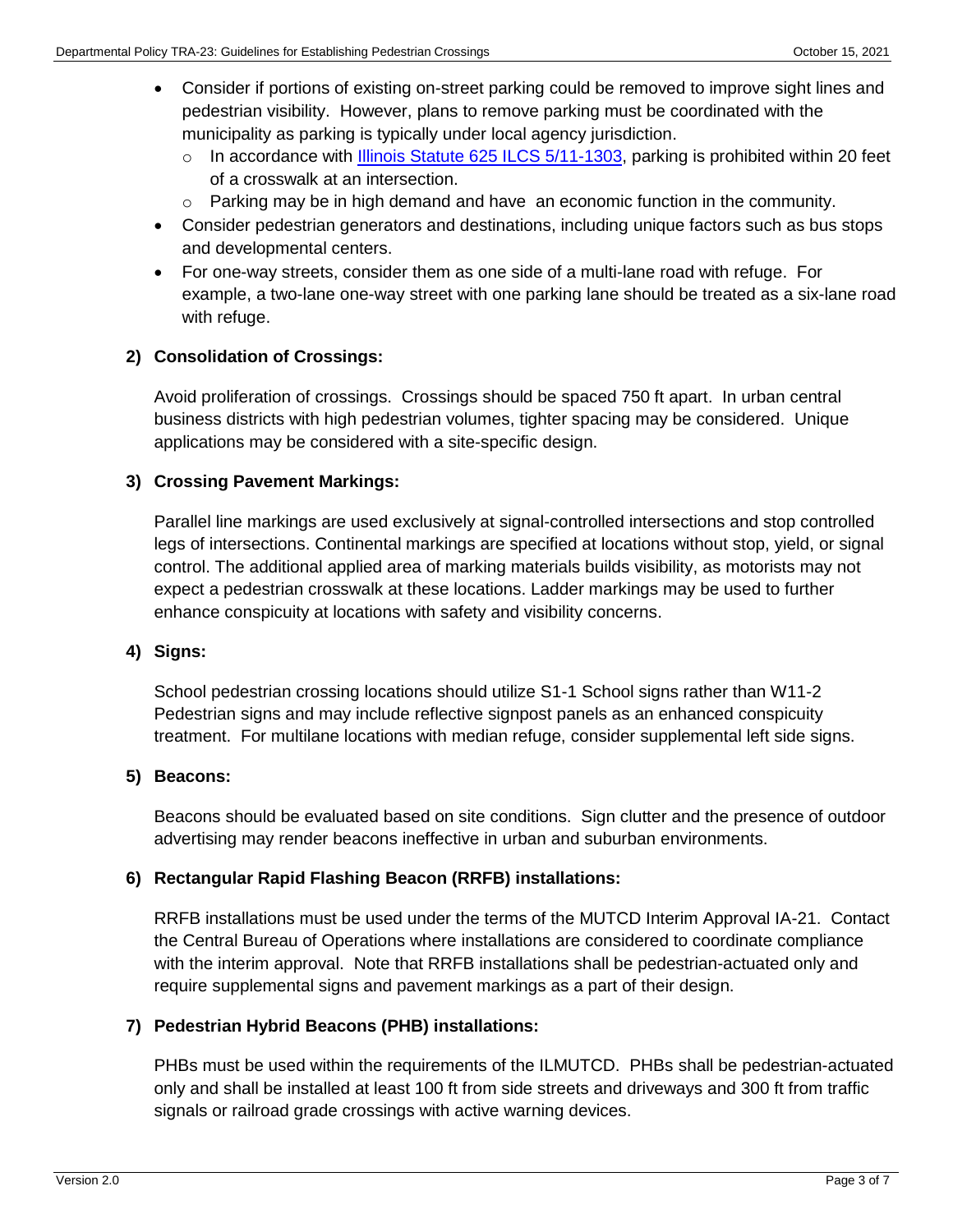## **8) Additional Considerations:**

These guidelines are intended to be used as a baseline for evaluation and design of new pedestrian crossings. The guidelines are not intended to require the use of specific treatments or restrict the use of additional treatments such as lighting, overhead signing, refuge islands, or bump-outs if engineering judgment deems them appropriate during evaluation. Adjustments specific to the site may be made provided the engineering judgment used to justify the adjustments is documented.

Unique sites require additional study. Contact Operations for additional references and assistance.

## **9) Scoping:**

Table A2 provides cost estimates to be used for scoping. The values are in 2019 dollars.

| Treatment | <b>Scoping Estimate</b>                                  |
|-----------|----------------------------------------------------------|
| Number    |                                                          |
|           | \$1700                                                   |
| 2a        | \$6800 (pedestrian actuated beacon)                      |
| 2b        | $$8400 (2a + $1600 for signs and markings)$              |
| 3         | \$15,000                                                 |
|           | \$150K -\$200K for PHB. Standard traffic signals -       |
|           | contact district traffic personnel for scoping estimate. |

#### Table A2

## **10) Final Design:**

In conjunction with selection of a treatment, a site visit should be conducted to assess:

- Need for the crossing, with appropriate origin and destination
- Sight distance for motorists and pedestrians
- Design speed used for crossing type selection
- Lighting
- Proposed locations for warning signs and devices
	- o Consider overhead signs for wide crossing locations

The final design should be implemented during Phase II plan preparation for contract plans, safety project submittal for HSIP projects, or permit evaluation for local agency or access permit requests.

#### **5. RESPONSIBILITIES**

The following outlines the individual and office responsibilities to ensure compliance with the provisions of this directive and its appendixes (if applicable):

**A.** The Central Office **Bureau of Operations** is responsible for maintaining this directive and any associated procedures.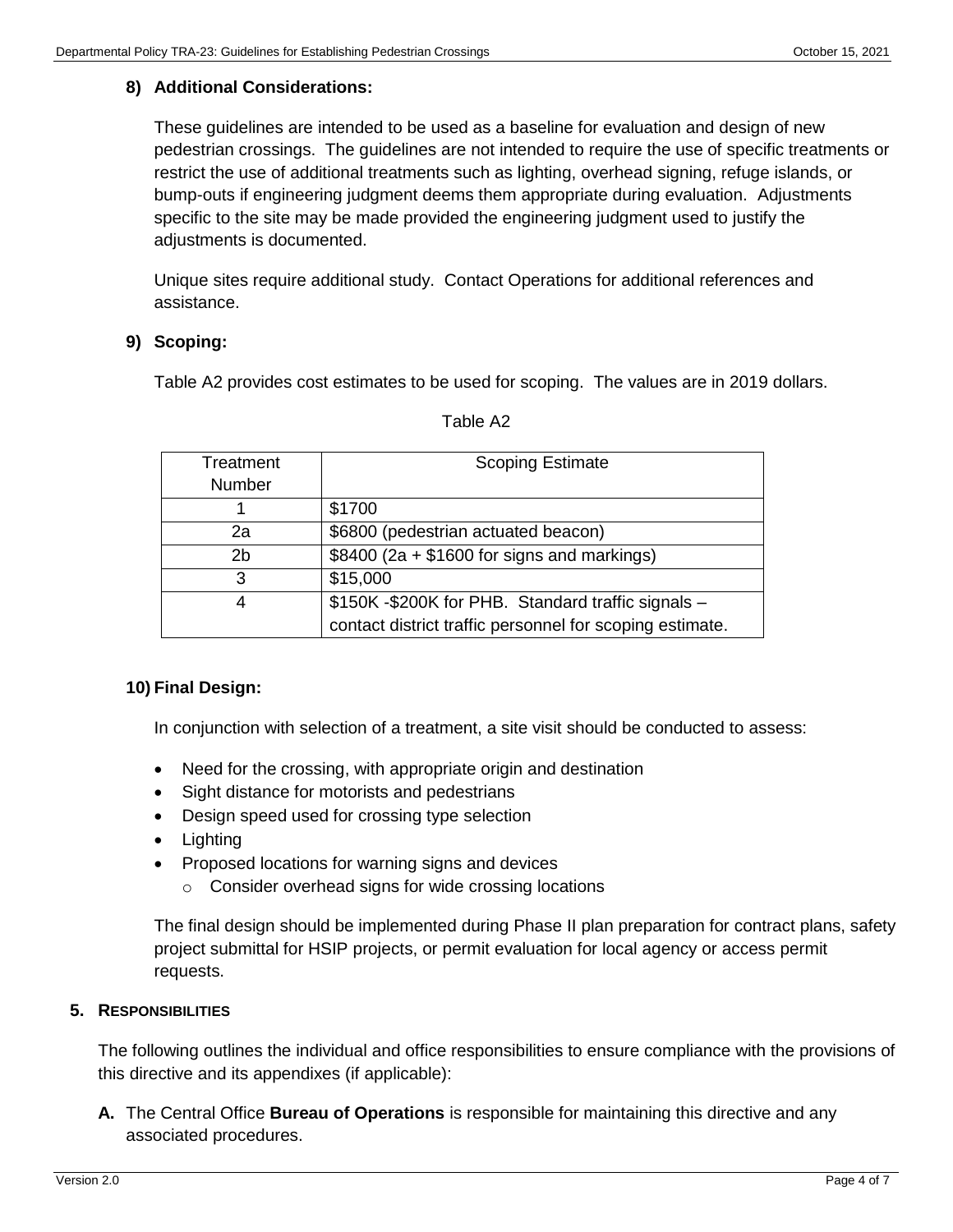**B.** All **Offices/Bureaus named in Section 2** of this Policy and **the Districts** are responsible for utilizing the guidance and recommendations included herein.

#### 6. **REVISION HISTORY**

This directive includes the following changes:

- Changed name from "Guidelines for Establishing Pedestrian Crossings at Uncontrolled Locations" to "Guidelines for Establishing Pedestrian Crossings" to clarify use and intent of policy. Provided distinct guidance for midblock versus intersection locations.
- Removed Preamble and Executive Summary Sections
- Added clarification that the recommendations included are a starting point for design, and engineering judgment is required for all locations.
- Added recommended distance between pedestrian crossings.
- Added guidance for separation of crossing installations.
- Removed Bureau of Local Roads and Streets from and added the Districts to Persons Affected.
- Minor clarifications.
- Added a Supersedes line within the Closing Notice.

Archive versions of this and all directives are available by contacting the Document Services Unit in the Bureau of Business Services at DOT. Policy@illinois.gov.

## 7. **CLOSING NOTICE**

- Supersedes: TRA-23: Guidelines for Pedestrian Crossings at Uncontrolled Locations, Effective 03/11/2019.
- Attachment(s): Figure 1, Base Recommendations for Legs of Intersections Without Stop, Yield, or Signal Control, Two Way Streets

Figure 2, Base Recommendations for Midblock Locations, Two Way Streets.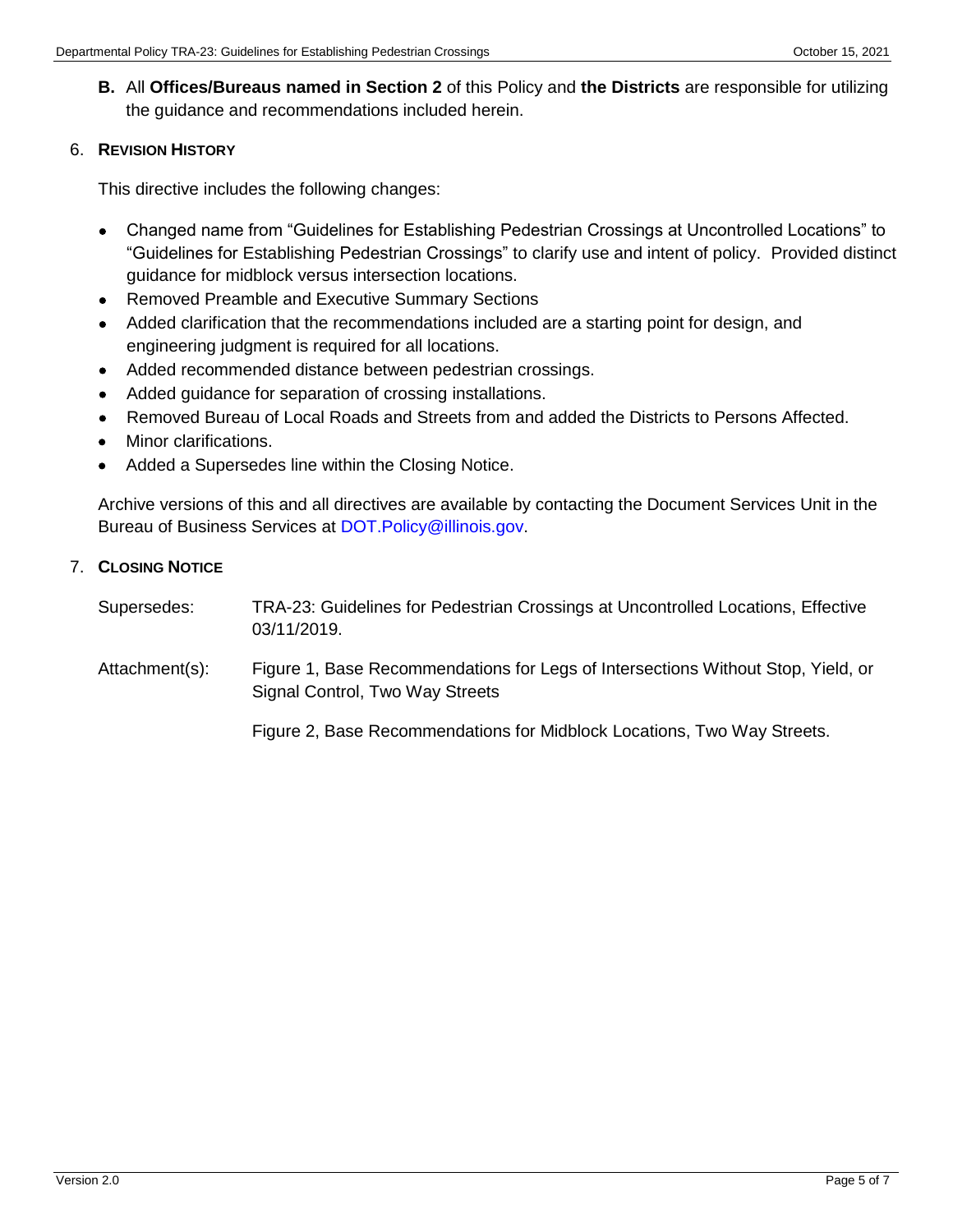# **Figure 1 – Base Recommendations for Legs of Intersections Without Stop, Yield, or Signal Control<sup>1</sup> , Two-Way Streets <sup>2</sup>**

| Configuration<br>, including<br>turn and |                      | $ADT \leq 9000$ |    |                     |                | 9000 < ADT < 15,000 |    |                     |                |                | 15,000 < ADT < 25,000                                  |                         |                | 25,000 < ADT < 35,000 |    |                  | ADT<br>35,00<br>0 |
|------------------------------------------|----------------------|-----------------|----|---------------------|----------------|---------------------|----|---------------------|----------------|----------------|--------------------------------------------------------|-------------------------|----------------|-----------------------|----|------------------|-------------------|
| parking lanes                            |                      |                 |    |                     |                |                     |    |                     |                |                | Posted Speed or 85 <sup>th</sup> Percentile Speed, mph |                         |                |                       |    |                  |                   |
|                                          | $\leq 30$            | 35              | 40 | $\geq 45$           | $≤30$          | 35                  | 40 | $\geq 45$           | ≤30            | 35             | 40                                                     | $\geq 45$               | $≤30$          | 35                    | 40 | $\geq 45$        | All               |
| 2 lanes or 3<br>with refuge              |                      | 2               | 3  |                     |                | $\overline{2}$      | 3  |                     | $\overline{2}$ | $\overline{2}$ | 3                                                      |                         | $\overline{2}$ | 3                     | 3  |                  |                   |
| 3 lanes no<br>refuge                     |                      | $\overline{2}$  | 3  | pecific             |                | 3                   | 3  | pecific             | $\overline{2}$ | 3              | 3                                                      | Site-Specific<br>Design | 3              | 3                     | 4  | Specific<br>sign |                   |
| 4 lanes with<br>refuge                   | $\overline{2}$       | $\overline{2}$  | 3  | Design<br>ഗ<br>Site | $\overline{2}$ | 3                   | 3  | Design<br>ഗ<br>Site | 3              | 3              | 3                                                      |                         | 3              | 4                     | 4  | Site-S<br>De:    | Design            |
| 6 lanes with<br>refuge                   | $\overline{2}$       | 3               | 3  |                     | $\overline{2}$ | 3                   | 4  |                     | 3              | 3              | $\overline{4}$                                         |                         | 4              | 4                     | 4  |                  | Site-Specific     |
| > 4 lanes<br>no refuge                   | Site-Specific Design |                 |    |                     |                |                     |    |                     |                |                |                                                        | Site-Specific Design    |                |                       |    |                  |                   |
| 4 lanes,<br>refuge not<br>feasible       | $\overline{2}$       | $\mathcal{P}$   | 4  |                     | C              | 3                   | 4  |                     | 3              | 4              | 4                                                      |                         | 4              |                       | 4  |                  |                   |

<span id="page-5-0"></span>

| <b>Treatment</b><br><b>Number</b> | <b>Treatment Detail</b>                                                                                                                                                                                   |
|-----------------------------------|-----------------------------------------------------------------------------------------------------------------------------------------------------------------------------------------------------------|
|                                   | Two W11-2 Ped Signs, each with W16-7P Slanted Down Arrow plaques. <sup>4</sup>                                                                                                                            |
|                                   | Treatment 1 + Pedestrian-actuated warning beacons in suburban and less dense urban areas. In dense urban<br>areas Treatment 1 alone may be considered. Continuously operated beacons are not recommended. |
|                                   | Treatment 1 + Rectangular Rapid Flashing Beacon                                                                                                                                                           |
|                                   | <b>Request Traffic Signal Warrant Study</b>                                                                                                                                                               |
|                                   |                                                                                                                                                                                                           |

| <b>Crosswalk Pavement Marking</b> | Application – Refer to Part 4, Guidelines for Implementation, Crosswalk Pavement<br><b>Markings</b> |
|-----------------------------------|-----------------------------------------------------------------------------------------------------|
| Continental                       | Standard application                                                                                |
| ∟adder                            | Enhanced conspicuity application                                                                    |

| Footnotes: | 1. Base recommendations are a starting point for design. Engineering judgment must be applied to all locations. |
|------------|-----------------------------------------------------------------------------------------------------------------|
|            | 2. One-way streets are evaluated as one side of a multi-lane road with refuge. See Part 4 discussion of Site    |
|            | Specific Design for more information.                                                                           |
|            | 3. Refuge is defined as a raised median or other pedestrian safety island.                                      |
|            | 4. W16-9P (Ahead) plaques should also be considered in accordance with the MUTCD. Ahead plaques may be          |
|            | omitted in dense urban areas to avoid proliferation of signs.                                                   |